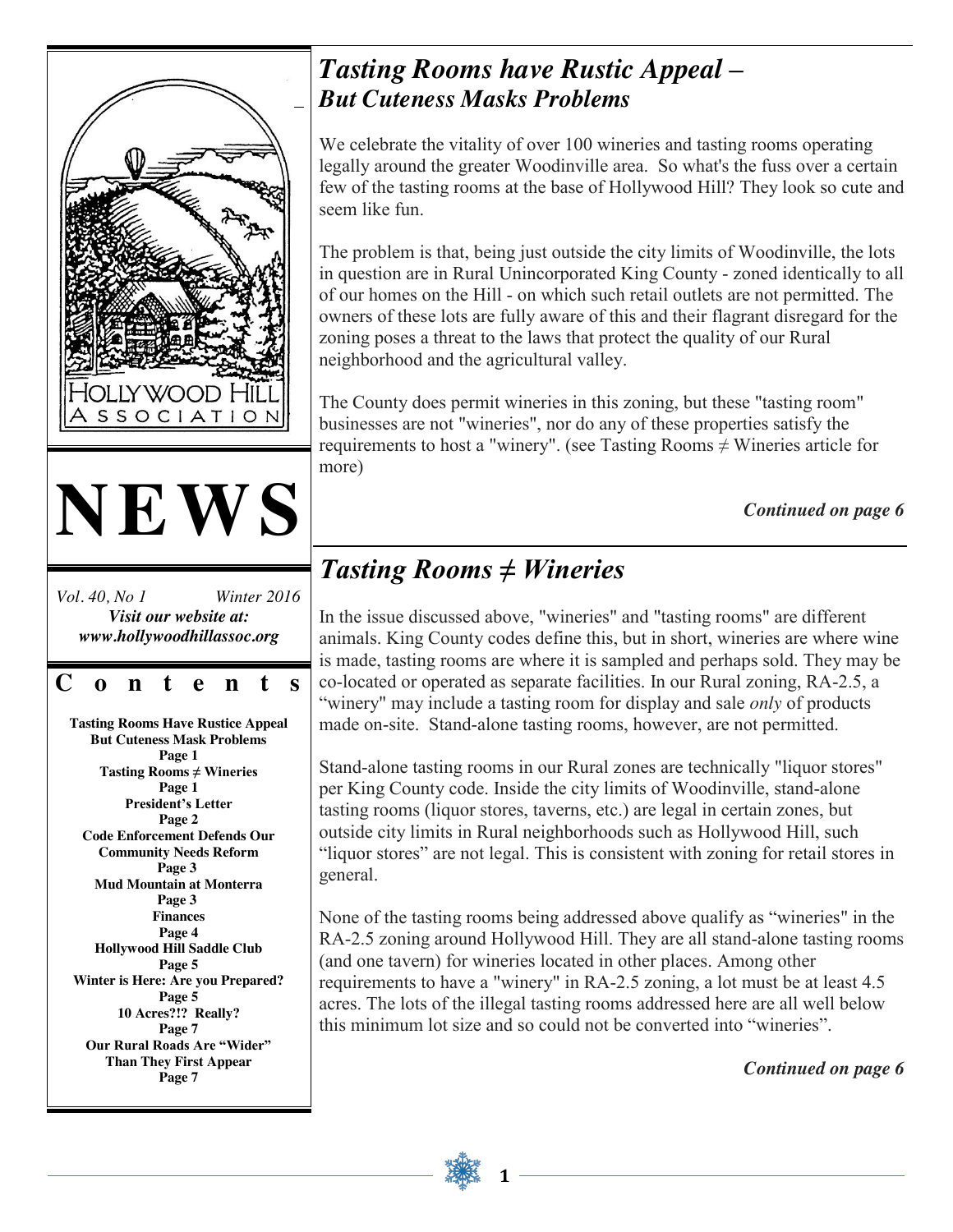### *President's Letter*

Same as it ever was... From Heraclitus 2500 years ago to the Talking Heads, it has been generally agreed that the only constant in life is change. It has been a long time since our last newsletter and there is much to cover.

For a few recent years, it seemed that little was changing around our lovely neighborhood. That was an illusion. Maybe the pace of change ebbed a bit, but now it seems to be surging the other way, like rivers responding to the fall rains. Much of this is good. I see more young families waiting for the school buses in the morning. Our trails sport more hoof prints as long-empty pastures are once again home to horses. Local businesses are booming in our restaurants and wineries.

Other changes are more challenging. The policies that have protected our community and the green agricultural ambiance of the Valley have always had their detractors. After decades of often-heated debates, what seemed like well-deserved quiet years have seen illegal uses begin creeping in around the edges of the celebrated (and largely legal) local wine and tourism industry.

For several years, the County was ignoring concerned neighbors who were raising alarms about the illegal activities. By turning a blind eye to this troubling trend, the County has been threatening to set precedents detrimental to our neighborhood, the green Valley and the success of many local businesses dependent our area's agrarian character. Alarmed by the County's inaction, HHA and concerned neighbors have become increasingly active over the past year in pressing the County to do its job to enforce the laws that protect our community and private property. Progress is slow, but we are turning it around.

And so, we discover another constant: If we are to continue to enjoy the unique qualities of our community and pass the privilege on to future generations, then we the citizens must remain informed, vigilant and engaged with our policymakers.

That is the same as it ever was. Our neighborhood is not a happy accident, but rather the result of decades of citizen activism in support of a vision that we can accommodate growth without resorting to the mundane strip mall sprawl that characterizes so much of our country. It has worked marvelously (so far). Let's take it forward!

**- Late Breaking News -** Just as this newsletter was going to press, the County announced a *study* of the local wine industry. The County's press release states: "The proposed approach will allow most businesses to continue to operate as they are now during the study period and as the county considers regulatory changes." While this study has been long-expected, we are very concerned about the tone that has accompanied its announcement. Considering the County's recent inaction to address illegal building and uses in our community does this mean that King County government intends to change the law to retroactively accommodate law breakers? This would set a very troubling legal precedent.

### *Your Association*

The Hollywood Hill Association is a private, state nonprofit corporation, formally chartered in 1976. We are an all volunteer, community based organization, dedicated to the preservation of our community character.

President Mike Tanksley Vice President open Secretary Jan Hunt Treasurer Mark Castro Directors Marsha Martin

Lincoln Potter Ron Baum John Snow (email/webmaster) Christian Geitz Catherine Yoo

Website www.hollywoodhillassoc.org The HHA is managed by a 9-member Board of Directors. Elections are held by mail each autumn at the time of the HHA annual membership meeting. The existing Board selects candidates from those volunteers who have demonstrated a willingness to actively contribute to the HHA and who support its goals. Board meeting are scheduled on an asneeded basis at the homes of Board members. The Board welcomes HHA members who wish to attend these meetings as long as prior arrangement has been made. Because these are business meetings, space availability and legal issues may require closed meetings from time to time. Contact any Board member if you are interested in attending.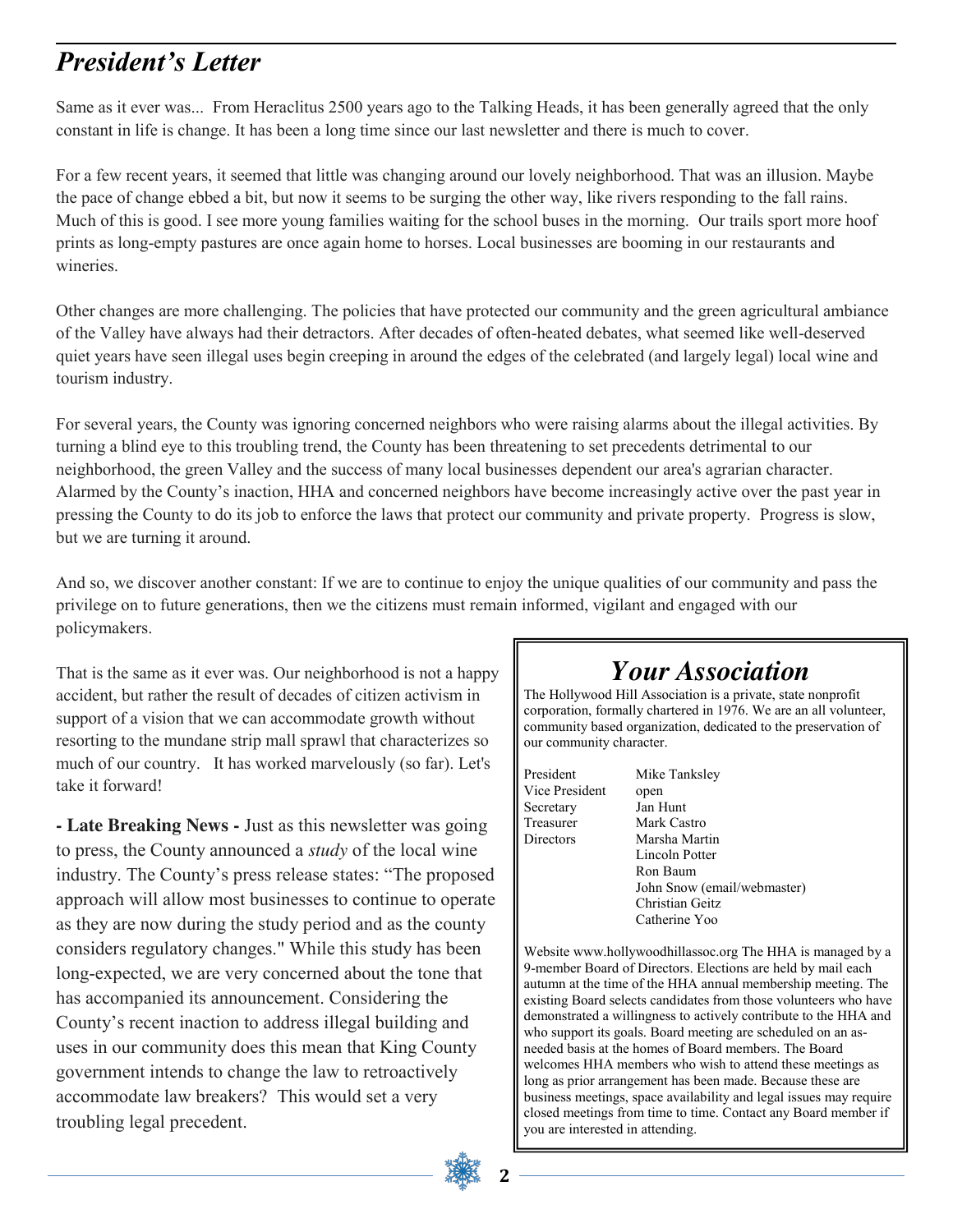### *Code Enforcement Needs Reform*

The unfortunate reality is that King County's code enforcement has been all but absent these past several years. This has predictably led to a proliferation of non-permitted uses around our community. However, there is good news in an emerging awareness by the County of the departmental shortcomings that have led to this state of affairs. Please refer to **Late Breaking News** on page 2 for an update on the County's actions.

Where we go from here depends largely on us - the citizens. If we want to see our laws continue working to protect our neighborhood and environs, then we need to voice our support for proposed reforms that will promote effective enforcement of our zoning and codes and hold our civil servants accountable for doing the jobs they were hired to do.

For additional information on this subject and on how you can make your voice heard, visit the HHA website and look under "County Code Enforcement Reform".

### *"Mud Mountain" at Monterra*

From all outward appearances, the mud mountain that has risen across from the Hollywood Hill Saddle Club is a travesty. The research that we have carried out doesn't do much to alleviate our associated concerns.

What was supposed to be a two season project metastasized into a five year ordeal that has grown to something more than twice the size of what was originally proposed. If our concerns about the stability of the site turn out to be justified, then we are looking at many more years of dealing with a gargantuan mess in the middle of our neighborhood.

The HHA discussed this at the onset and decided that, since the project was permitted and monitored by King County, we should let it be. We were mistaken.

We erred in assuming that the County would do its job to monitor and hold the contractor accountable for the project. Our research points strongly to a failure by the County to carry out this due diligence. Sadly, this has become a recurring pattern across Rural King County, the lack of code enforcement discussed elsewhere in this newsletter being another example.

For expanded information on the "Mud Mountain", visit the HHA website and look in Current Events.

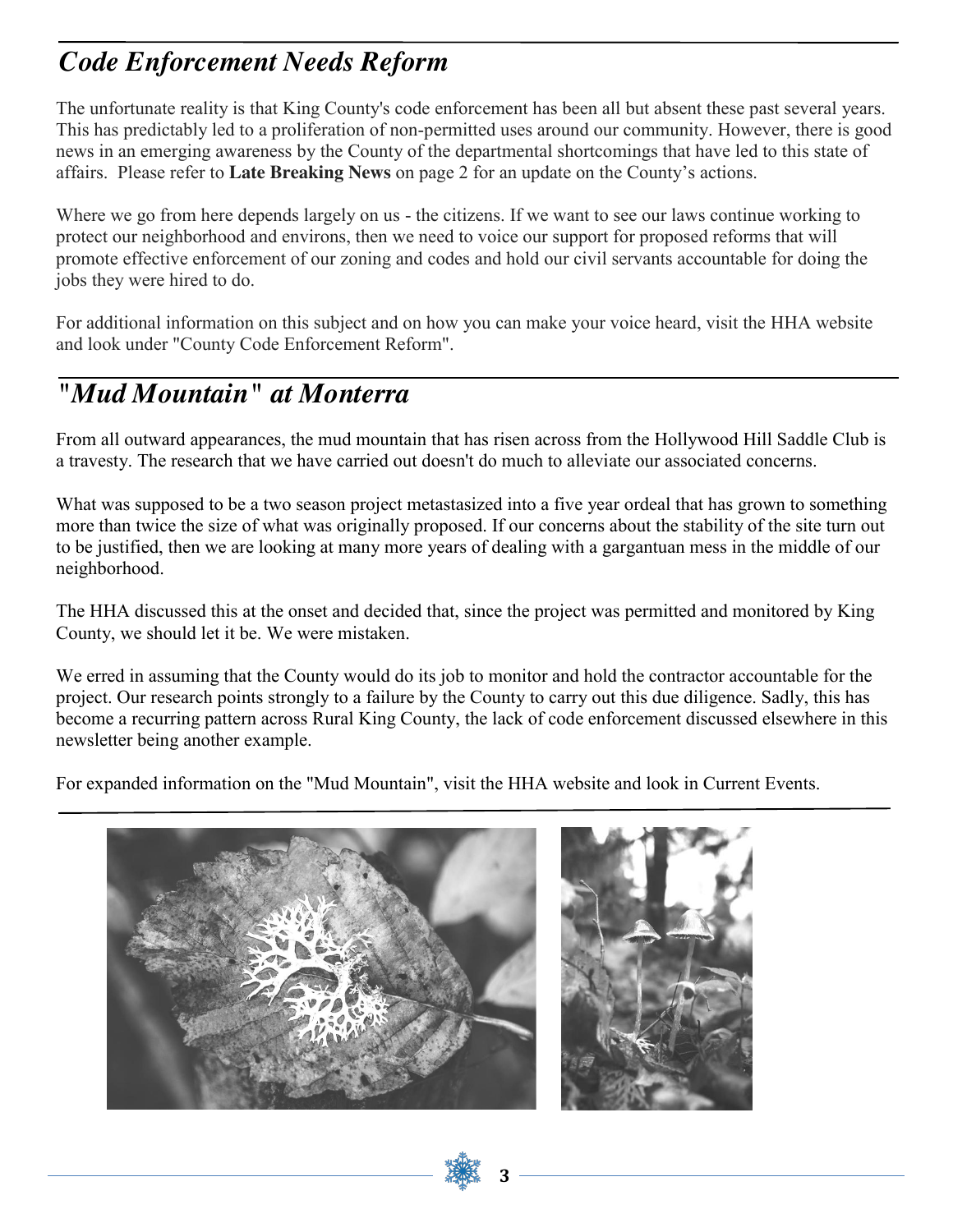### *HHA Financial Statement*

For the period from December 1, 2013 through December 31, 2014, the HHA's income from Membership Dues was \$5,794.85 and additional Contributions were \$1,034.71 for a total income of \$6,829.56. Total expenses were \$4,889.24. As there was no newsletter published in 2015, both the income and expenses will be significantly less than in 2014.

| Income:                                         |            |       |
|-------------------------------------------------|------------|-------|
| Membership Dues                                 | \$5,794.85 | 85%   |
| Contributions                                   | \$1,034.71 | 15%   |
| Total Income Dec 1, 2013 through Dec 31, 2014   | \$6,829.56 | 100%  |
| <b>Expenses:</b>                                |            |       |
| Misc Expenses: Signs for 10 Acre Park           | \$691.66   | 14%   |
| Federal/King County Taxes                       | \$72.24    | $1\%$ |
| Insurance: Directors/Liability                  | \$1,563.00 | 32%   |
| Newsletter: Printing/Postage/Labels/Envelopes   | \$1,639.22 | 34%   |
| Professional fees: Accounting                   | \$810.00   | 17%   |
| Rent: Post Office Box                           | \$54.00    | $1\%$ |
| Office Supplies: DLX for business               | \$59.12    | 1%    |
| Total Expenses Dec 1, 2013 through Dec 31, 2014 | \$4,889.24 | 100%  |

**Dec 1, 2013-Dec 31, 2014**



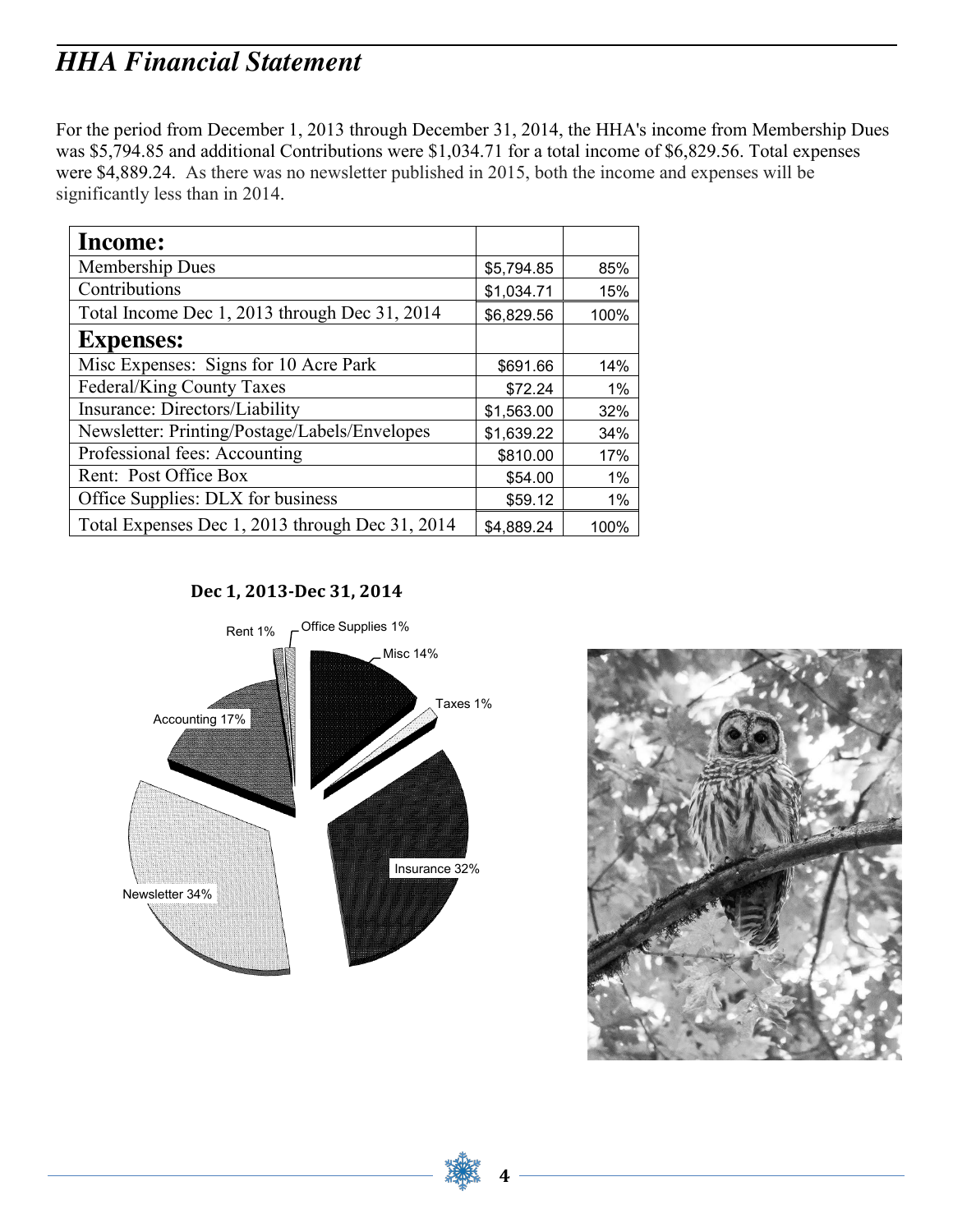## *Hollywood Hill Saddle Club*

The Hollywood Hill Equestrian Park, a King County Park, is managed by the Hollywood Hill Saddle Club. The Park and adjoining Trail System are open from dawn to dusk daily for equestrian use and hiking. The Hollywood Hill Elementary School uses the parking lot for overflow parking. April through September has regularly scheduled horse shows on the weekends. English and Western flat shows are on the 2nd Saturday and Western Games the 4th Sunday of each month. Dressage, Barrels, Jumping, and 4H shows happen periodically. Please check our website **[http://www.hollywoodhillsaddleclub.com](http://www.hollywoodhillsaddleclub.com/)** for monthly information.

The HHSC uses the proceeds from the shows to maintain and improve the grounds with volunteers. Our shows are friendly, low key, and a great place to get started. Our focus over the past few years has been to improve the appearance from the street, upgrade the spectator areas and the trail course. **2016 will be our 40th Year of Community Service!**

Please do not leave valuables in your vehicle in the parking lot. For more information or to volunteer, please contact President, Julie Winkler or facilities co-chair, Tom Short [\(206\) 714-1163.](tel:206-714-1163)

## *Winter is Here: Are you Prepared?*

Now that the clocks are set back an hour, the chill is in the air, it's also time to think about the possibilities of a not so rosy winter season. With King County recently announcing that it is scaling back on snow removal services around the Hollywood Hill area and cutbacks in road maintenance and emergency services, is your household prepared for a winter storm emergency?

If the power goes out, if the roads become slick, icy and treacherous or if downed trees limit access off and on the hill (a la 2008), do you and your family have a plan? Do you know what sort of emergency supplies and foods might be needed? Do you know your neighbors well enough to seek help from them or coordinate with them if you can't reach your home or if you can't leave your home? These are all questions that you should be asking and should hopefully have at least some preparations made.

The Federal Emergency Management Agency (FEMA) recommends at least a three day supply of emergency food, water and other household items (though seven to ten days are preferred). The list of items can be daunting, but if acquired slowly and over time, is entirely manageable. FEMA also recommends having a communications plan with your family members should disaster strike: Do you have a designated meeting place if some of your family members are at work or at school and can't be reached? How will you communicate if cell phone towers are overloaded or your cell phone loses charge? Drawing up an emergency plan with your loved ones is simpler than you think and will at least help you to identify areas of concern that could use development.

Here are some resources that can help you get started:

**www.Takewinterbystorm.org** – a website dedicated to the unique challenges and disasters we may face in the Pacific Northwest, with tips on creating preparedness kits, developing an inventory of essential home items and helpful tips on safely dealing with inclement weather.

**www.Ready.gov** – a FEMA run website that covers a diverse range of topics including information about disasters ranging from severe storms and flooding to earthquakes. (This can also be found in a mobile friendly version at: **www.fema.gov**). Your local library also has resources available.

The upcoming winter may be mild or may be wild, but with a methodical approach and a little time, you can be well prepared to handle nearly any contingency. Take a look at the links and get prepared! Talk to your friends and neighbors and help make this winter a safe one.

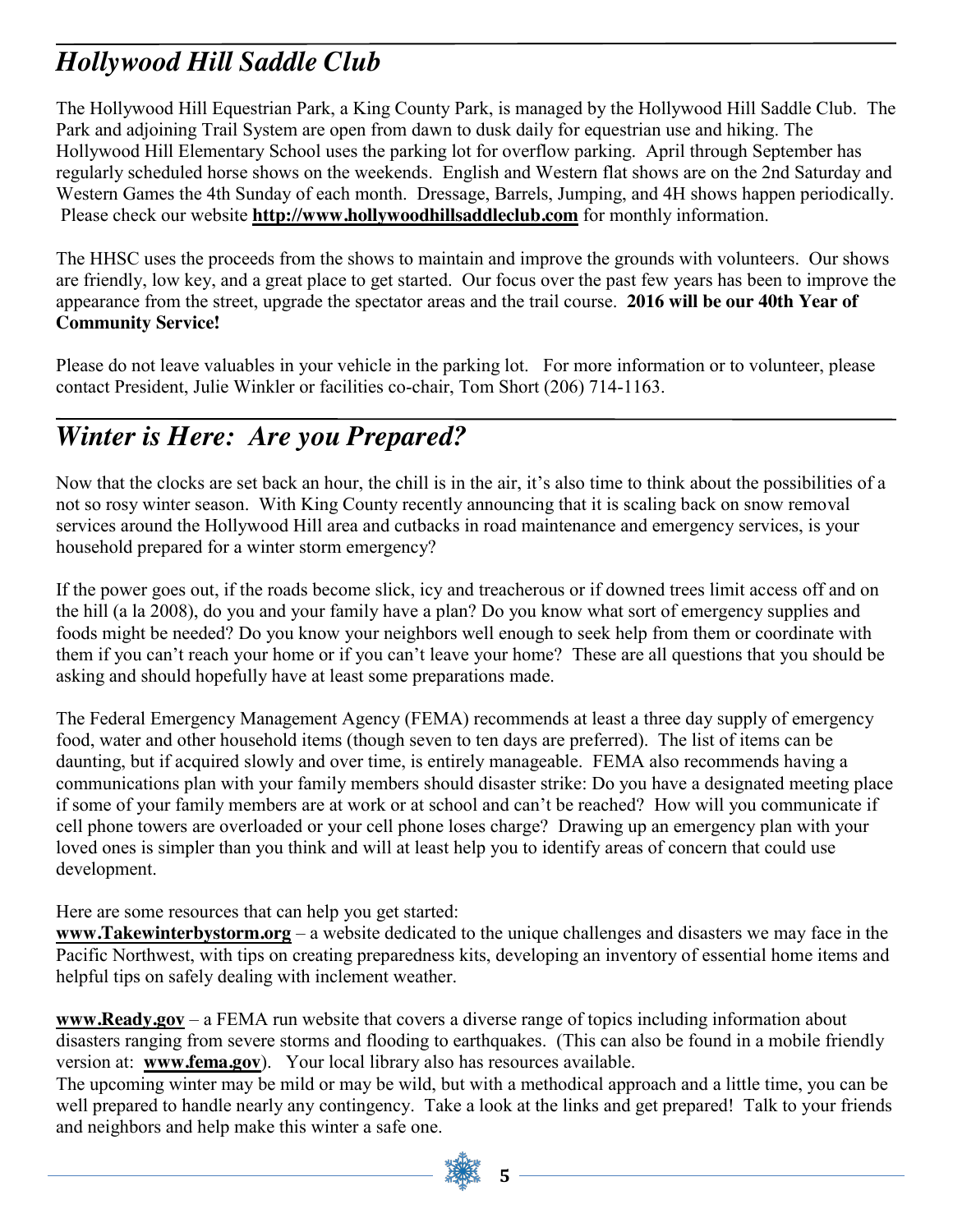#### *Tasting Rooms have Rustic Appeal – But cuteness masks problems*

#### *(Continued from page 1)*

The blame rests more on the property owners in question than with the tasting room operators, who simply lease the space here for retail sales of products made at distant wineries in eastern Washington and Oregon. The operators may have been unaware of the zoning conflict when they leased their spaces, but the property owners have no excuse for misrepresenting their properties in the first place. Now, after several notices sent by the County, nobody is innocent of the conflict.

The standout is Sal Leone, a local businessman who bought the old "Jack's Tractor" property a year ago. He not only owns two wineries and a brewery (Silver Lake Wines, Girly Girl Wines and Fish Brewery), but has built facilities (without permits) to host his tasting rooms and a tavern on his Rural-zoned lot. Being both the property owner and the tasting room(s) operator qualifies him as the most egregious violator in this regard.

King County also deserves some of the blame by not doing its job of enforcing the zoning. Open code enforcement cases here have lingered for many months, in some cases for several years, without any effective action by the County to rectify the situations. Failure to uphold the laws has emboldened an expansion of such uses in our Rural community. Due to a tremendous amount of public pressure, the County is slowly moving to address these specific violations as well as the deeper departmental problems that have led to this dereliction of duty. (see related article, page 3)

These illegal uses have already created a precedent in the minds of those who would allow our Rural and agricultural communities to be opened to dense urban development. Our own County Council member is one who has repeatedly pursued changes in King County policy that would allow such growth to sprawl in our Rural neighborhood and agricultural valley. We, the citizens, need to be clear on this dynamic if we are to continue successfully protecting our neighborhood from speculator-driven development.

#### *Tasting Rooms ≠ Wineries*

#### *(Continued from page 1)*

King County codes also have provisions for "Home Occupations", where homeowners have small businesses inside their homes. There are several small wine-making and distilling businesses on Hollywood Hill that operate legally as Home Occupations. While these may exist on lots less than 2.5 acres, there are various limits that keep the scale of these enterprises relatively small, thus in keeping with a residential neighborhood. The illegal tasting rooms that are addressed above fail to meet several key requirements to be considered "Home Occupations", such as being the primary residence of the business owner and being used for the sale only of products made on-site, to name just two.

For a more in-depth discussion of the applicable codes, visit our website and look under "Tasting Rooms  $\neq$ Wineries". You may also refer directly to King County's zoning and codes at: [http://www.kingcounty.gov/council/legislation/kc\\_code.aspx](http://www.kingcounty.gov/council/legislation/kc_code.aspx)

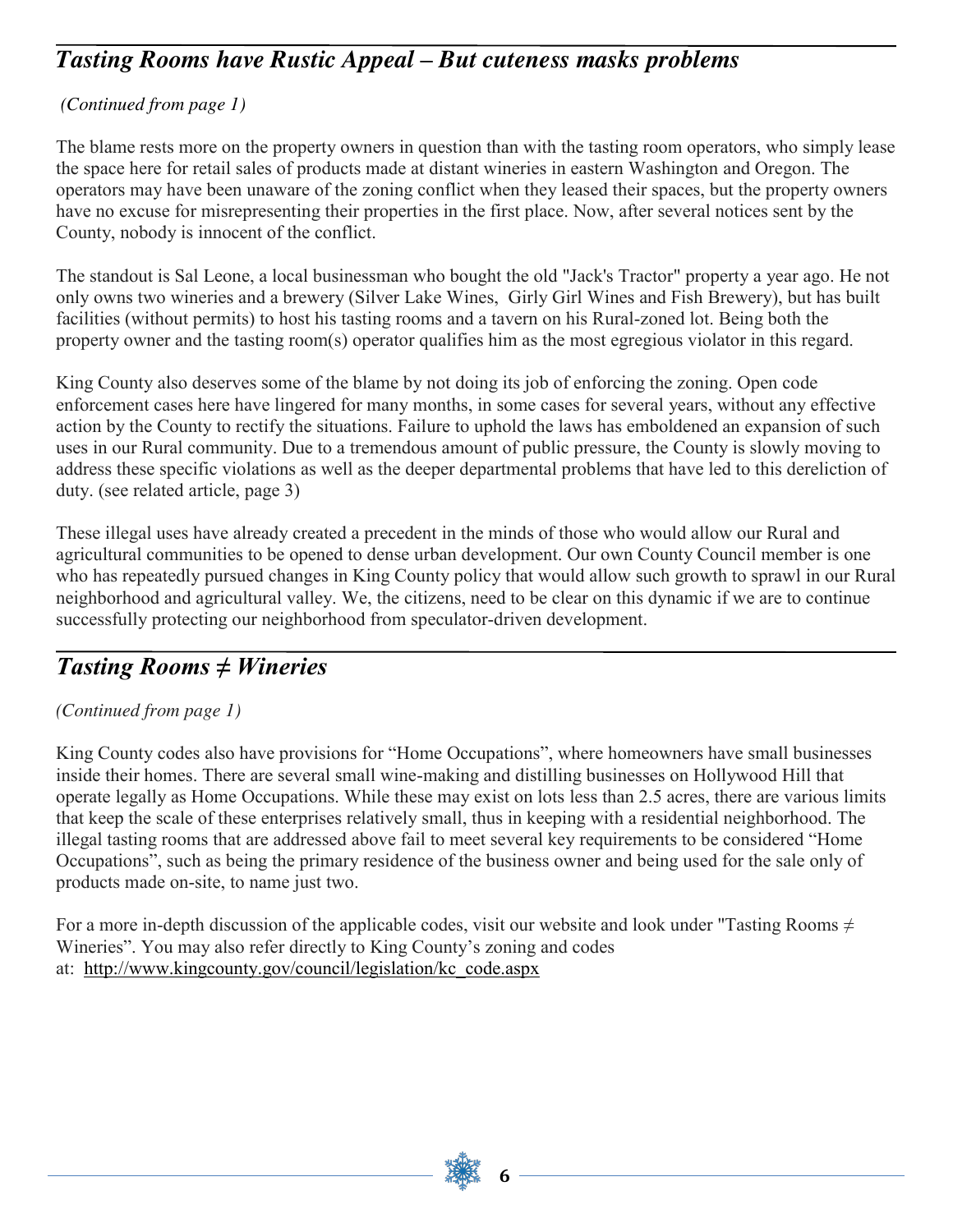## *10 Acres?!? Really?*

How would you like to add an extra 10 acres to your property for free? Yes, free. You don't have to pay property tax nor do you need to mow it! Um, well, on occasion you might like to volunteer to clean up a bit after a storm, but you'd have help.

In case you aren't already aware, 10 wooded acres with a lovely system of trails are already yours - ours, really. They are our half of a 20 acre greenbelt that stretches between English Hill and Hollywood Hill. All is open to public non-motorized uses.

There are two entrances from our side. One entrance is located on NE 145th Street east of 168th Ave NE, look for the yellow post that marks the entrance. The other is at the east end of NE 143rd Street. It looks like a driveway, but it is the public access for the south end of the 10 Acre Woods. Take yourself, your kids, dogs, friends and grannies over and enjoy wild Northwest nature right here in our hood.

Thanks to our lumberjack neighbors and guardians of the Wood, the trails are already cleared after our recent blow. Get over there enjoy *your* extra "10 Acre Wood".

## *Our Rural Roads Are Wider Than They First Appear*

Hollywood Hill is crossed by pleasant two-lane country roads, owned and maintained by King County. However, those two-lane roads occupy much wider rights-of-way (ROWs) than the pavement might suggest. While the paved roads tend to be about 25 feet wide with drainage ditches that take up a few more, the actual rights-of-way are generally 60 feet wide! This misperception leads some property owners to mistakenly believe that ROWs adjacent to their lot lines are theirs to freely use. In some cases, our public ROWs have been blocked by fences, landscaping, signs, or rocks.

Some uses of the ROW are permitted, but these are mostly limited to temporary construction uses for a year or less, or longer-term uses for things such as retaining walls that support the road bed or utility installations that have to be placed in the ROW. King County has published a couple of bulletins that will help you decide if you have a valid use for the ROW, and how to get a short-term or extended-term permit for the use of the ROW.

Bulletin 31, "Right-of-Way Use", describes the permit process for using a King County ROW. Bulletin 34A, "Road Variances", describes some variances of uses of the ROW. These bulletins are available online from King County.

Bulletin 31: <http://www.kingcounty.gov/~/media/property/permits/documents/bulletins/31.ashx?la=en>

Bulletin 34A: <http://www.kingcounty.gov/~/media/property/permits/documents/bulletins/34A.ashx?la=en>

If you are interested in the actual King County code governing our roads see Title 14: [http://www.kingcounty.gov/council/legislation/kc\\_code/17\\_Title\\_14.aspx](http://www.kingcounty.gov/council/legislation/kc_code/17_Title_14.aspx)